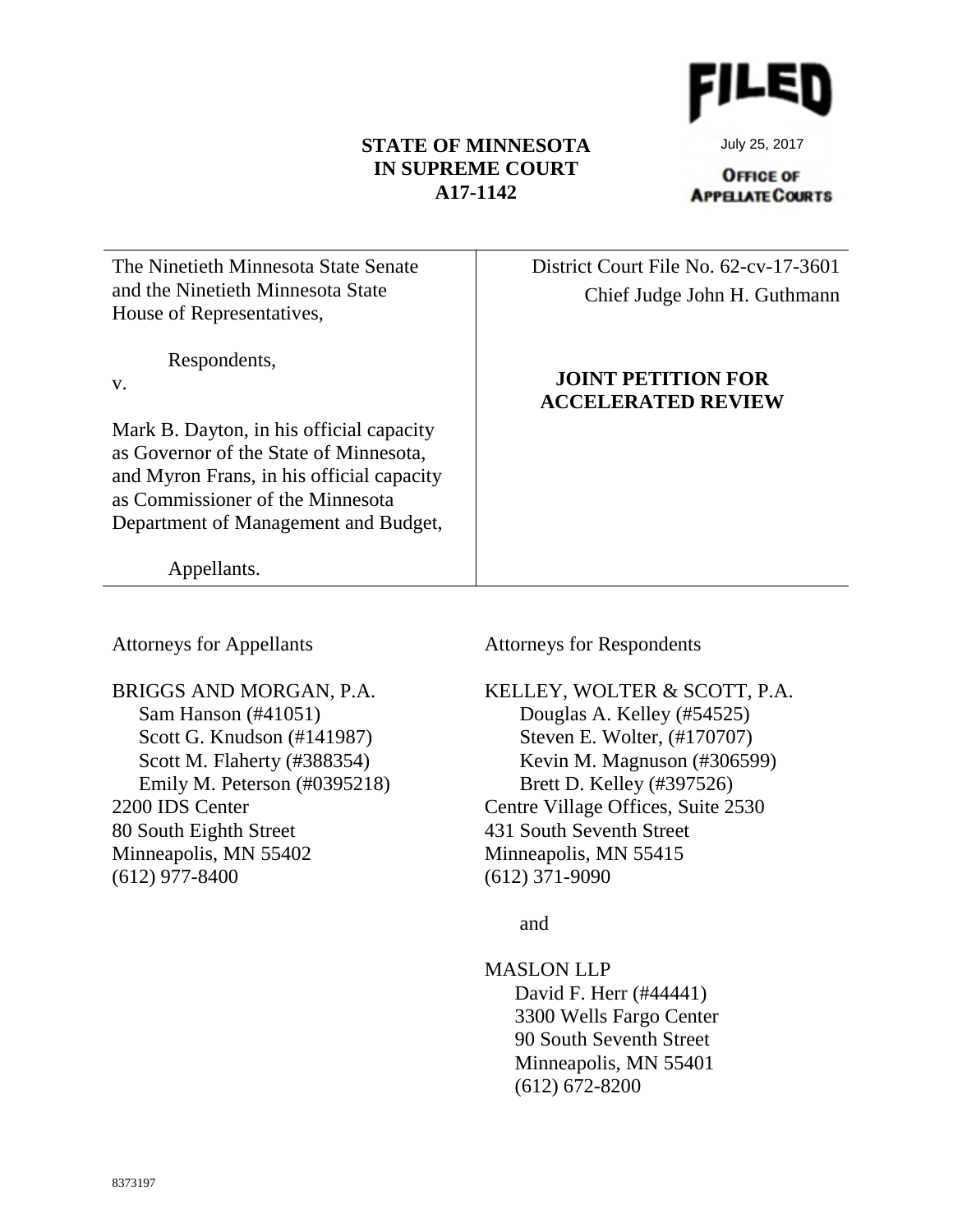### **TO THE SUPREME COURT OF THE STATE OF MINNESOTA:**

All parties jointly request accelerated review by the Supreme Court on the following grounds:

# **A. STATEMENT OF LEGAL ISSUE**:

Whether the Governor lawfully exercised his line-item veto power when he vetoed the appropriation to the House and to the Senate for the 2018-2019 fiscal biennium.

# **B. STATEMENT OF CRITERIA FOR ACCELERATED REVIEW:**

The Supreme Court should accelerate the review of this case because it meets the criteria under MINN. R. CIV. APP. P. 117, subd.  $2(a)$ , (c) and (d)(1)-(3), and Rule 118. This dispute raises important constitutional questions at the heart of the Minnesota Constitution. Many of these same legal issues arose during the budget showdowns in 2001, 2005, and 2011, and will likely continue to recur without the Court's intervention. The Court's decision will delineate the balance of power between all three branches of government, and harmonize and clarify seemingly competing provisions of the Minnesota Constitution. Resolution of these issues will impact all Minnesotans. The parties agree that resolution is not possible without the Court's review of the issues raised by the parties.

#### **C. STATEMENT OF THE CASE:**

This is an action for declaratory judgment and injunctive relief challenging the constitutional authority of Governor Mark Dayton's line-item vetoes of all appropriations to the Senate and House.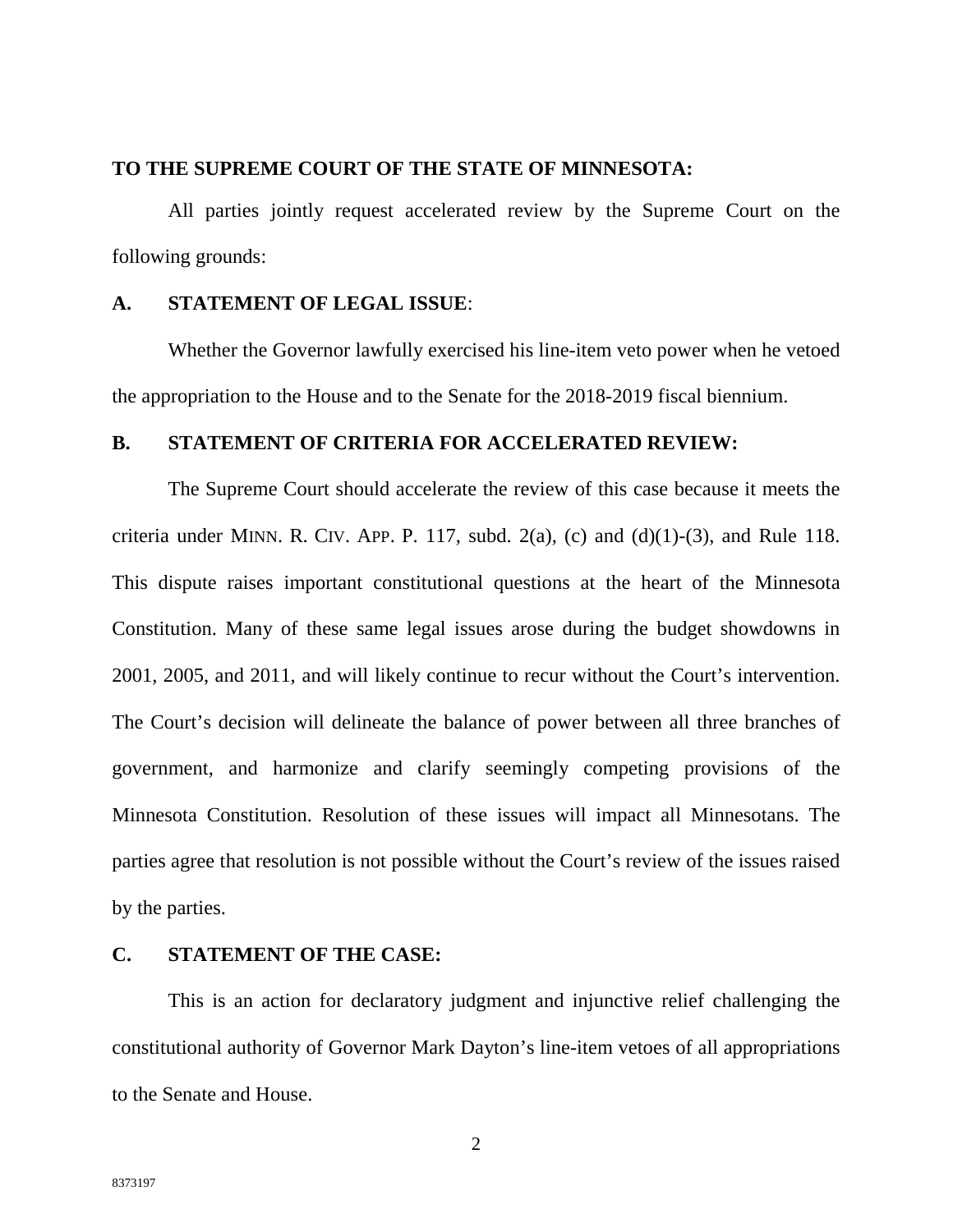The facts material to the validity of the vetoes are substantially uncontroverted. The Legislature and Governor Dayton failed to agree on a budget before the 2017 regular session ended. The Governor called a special session to allow the Legislature to finalize the budget. Several days later, the Legislature passed a comprehensive and balanced budget for fiscal years 2018 and 2019, including nine appropriation bills and a tax bill. The Legislature adjourned the 2017 special session *sine die* and presented the budget bills and Tax Bill to the Governor. The Legislature placed into the Omnibus State Government Appropriations bill a provision that would have denied appropriations to the Department of Revenue if Governor Dayton vetoed the Omnibus Tax bill. (Answer, Ex. A (First Special Session 2017, Senate File No. 1, art. 1, § 14 ("This section is not effective until the day following enactment of First Special Session 2017, House File No. 1." [the Tax Bill]). The Governor asserted that portions of the Tax Bill would be seriously harmful to the citizens of Minnesota by impairing the State's financial stability, and that he needed to sign the Tax Bill to preserve the appropriations for the Revenue Department. Despite these reservations, the Governor signed the Tax Bill and all nine appropriation bills into law.

The Governor then used his line-item veto authority to veto the entire appropriations to the Senate and House for fiscal years 2018 and 2019. These vetoed appropriations matched amounts included for the Legislature in the Governor's proposed budget for fiscal years 2018 and 2019. Governor Dayton conditioned any call back into

3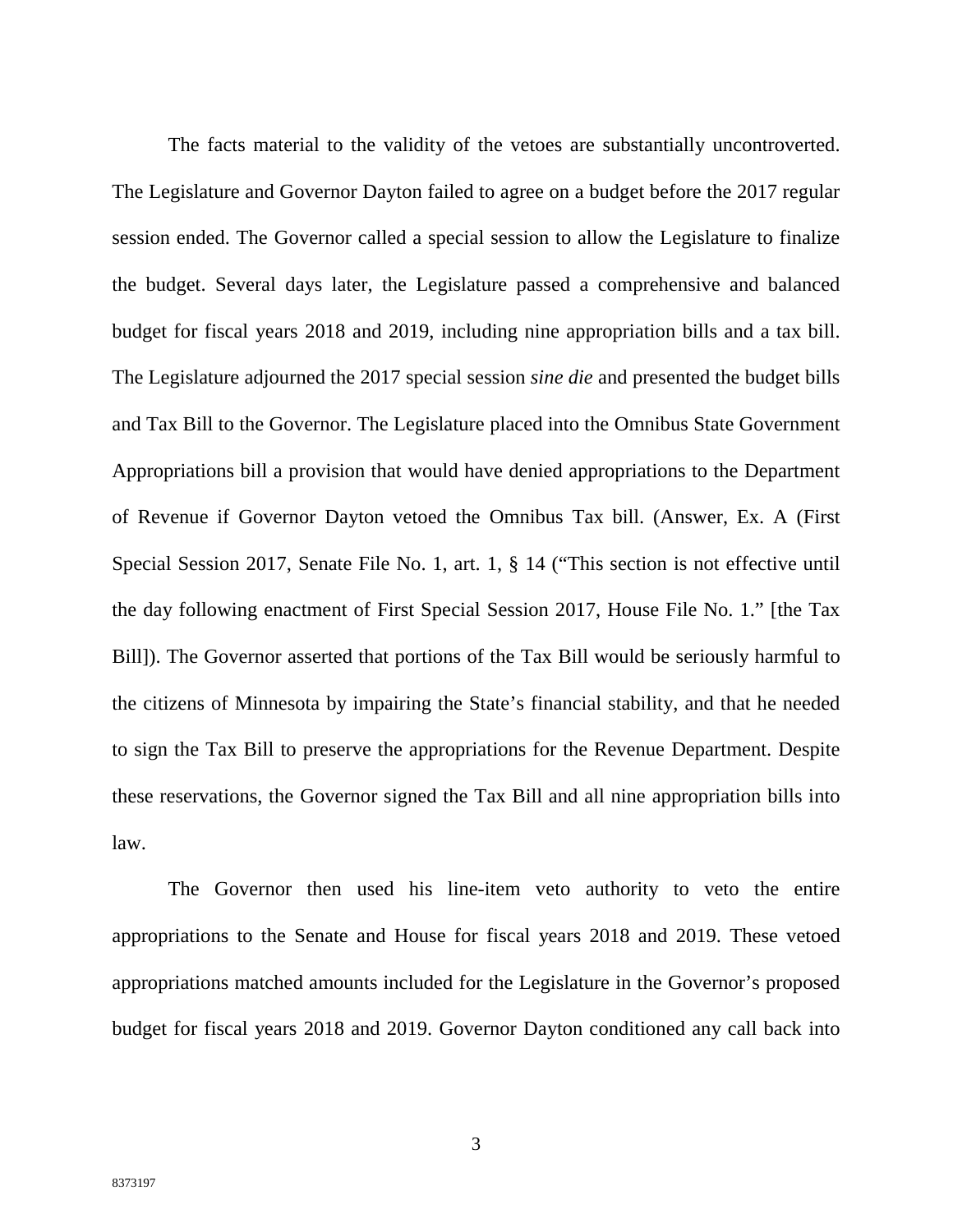special session upon an agreement to revisit five public policy items included in the Tax Bill and two other bills.

Plaintiffs filed this action on June 13, 2017, in the Ramsey County District Court. Two days later, the district court issued a show-cause order directing the parties to brief certain issues. Both parties briefed the issues, and meanwhile the Governor and Commissioner Frans answered and moved for judgment on the pleadings. The parties entered into a stipulation to narrow the district court's focus to the legal issue presented by Count I, whether Governor Dayton's line-item vetoes were constitutionally valid.

The district court held a hearing on June 26, 2016, and entered an order on the stipulation that same day. That order provided that Commissioner Frans must continue funding to the Senate and House at fiscal year 2017 levels and that the Senate must pay the rent due on its office building and parking garage. The June 26 order continues that funding and rent payments until appellate review is final or October 1, 2017, whichever first occurs. Then, on July 19, 2017, the district court issued an order granting the Legislature's request for declaratory judgment. That order was entered as a judgment on July 20, 2017, and Defendants filed and served a notice of appeal. The parties now jointly petition for accelerated review. Separate from this petition, the parties are jointly moving for expedited briefing and oral argument.

#### **ARGUMENT**

Accelerated review is warranted in this legal dispute between the other two constitutional departments over their relative powers to influence the process of making

4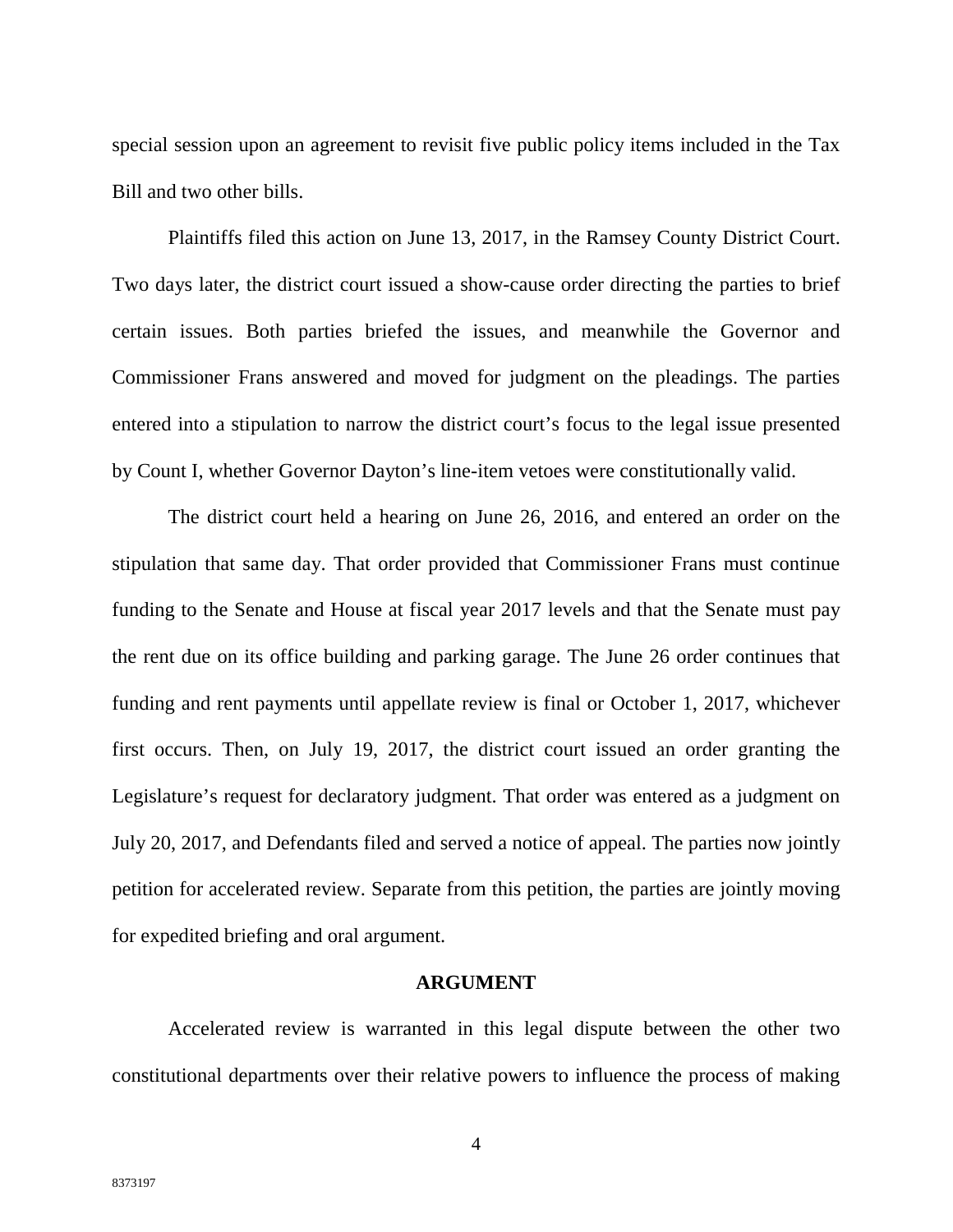laws and allocating public money. The district court's order declares that, under the circumstances of this case, Governor Dayton's May 30, 2017 line-item vetoes violated the Separation of Powers Clause of the Minnesota Constitution. The vetoes were, therefore, declared unconstitutional, null, and void. Consequently, the court declared that the two items of appropriations to the Legislature for fiscal years 2018 and 2019 became law on May 30, 2017, along with the Omnibus State Government Appropriations bill. This case presents issues that urgently require resolution by this Court. These issues are "of such imperative public importance as to justify deviation from the normal appellate procedure and to require immediate determination in the Supreme Court." *See* Minn. R. Civ. App. 118, subd. 1.

The legal issues presented are fundamental to Minnesota's constitutional structure and democracy: the balance of powers between the Executive and the Legislature; the impact of separation of powers on the scope of judicial review of a gubernatorial veto; and the frequent need of various governmental bodies to seek funding for their critical, core functions in the absence of appropriations.<sup>1</sup>

The parties acknowledge that their conflicting views on the validity of the vetoes was a barrier to their ability to achieve any political solution to their differences.

<sup>1</sup> *In re Temporary Funding of Core Functions of the Executive Branch of the State of Minnesota*, 62-CV-11-5203 (Minn. Dist. Ct. June 29, 2011) (Gearin, J.) (Executive and Legislative branches); *In re Temporary Funding of Core Functions of the Judicial Branch of the State of Minnesota*, 62-CV-11-5203 (Minn. Dist. Ct. June 28, 2011) (Christopherson, J.) (Judicial branch); *In re Temporary Funding of Core Functions of the Executive Branch of the State of Minnesota*, C0-05-5928 (Minn. Dist. Ct. June 23, 2005); *In re Temporary Funding of Core Functions of the Executive Branch of the State of Minnesota*, C9-01-5725 (Minn. Dist. Ct. June 29, 2001).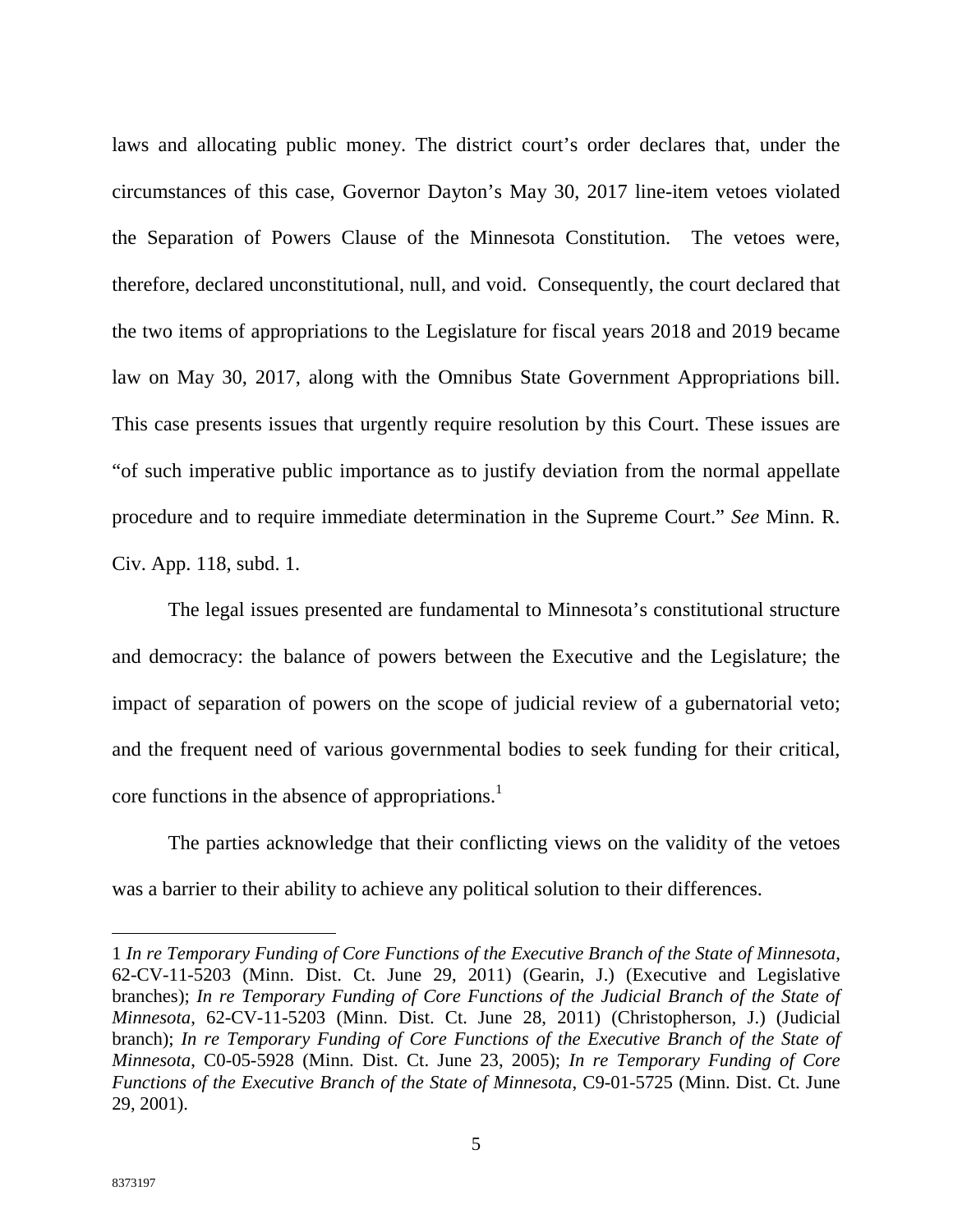## **CONCLUSION**

This case made statewide news before it was filed, and has kept the public's attention ever since. This case raises separation-of-powers issues that are of imminent importance and time sensitive. The parties request accelerated review by the Supreme Court, and an expedited briefing and hearing schedule.

Respectfully submitted, July 25, 2017.

Attorneys for Appellants

*/s/ Sam Hanson* 

BRIGGS AND MORGAN, P.A. Sam Hanson (#41051) Scott G. Knudson (#141987) Scott M. Flaherty (#388354) Emily M. Peterson (#0395218) 2200 IDS Center 80 South Eighth Street Minneapolis, MN 55402 (612) 977-8400

Attorneys for Respondents

*/s/ Douglas A. Kelley* 

KELLEY, WOLTER & SCOTT, P.A. Douglas A. Kelley (#54525) Steven E. Wolter, (#170707) Kevin M. Magnuson (#306599) Brett D. Kelley (#397526) Centre Village Offices, Suite 2530 431 South Seventh Street Minneapolis, MN 55415 (612) 371-9090

and

MASLON LLP David F. Herr (#44441) 3300 Wells Fargo Center 90 South Seventh Street Minneapolis, MN 55401 (612) 672-8200